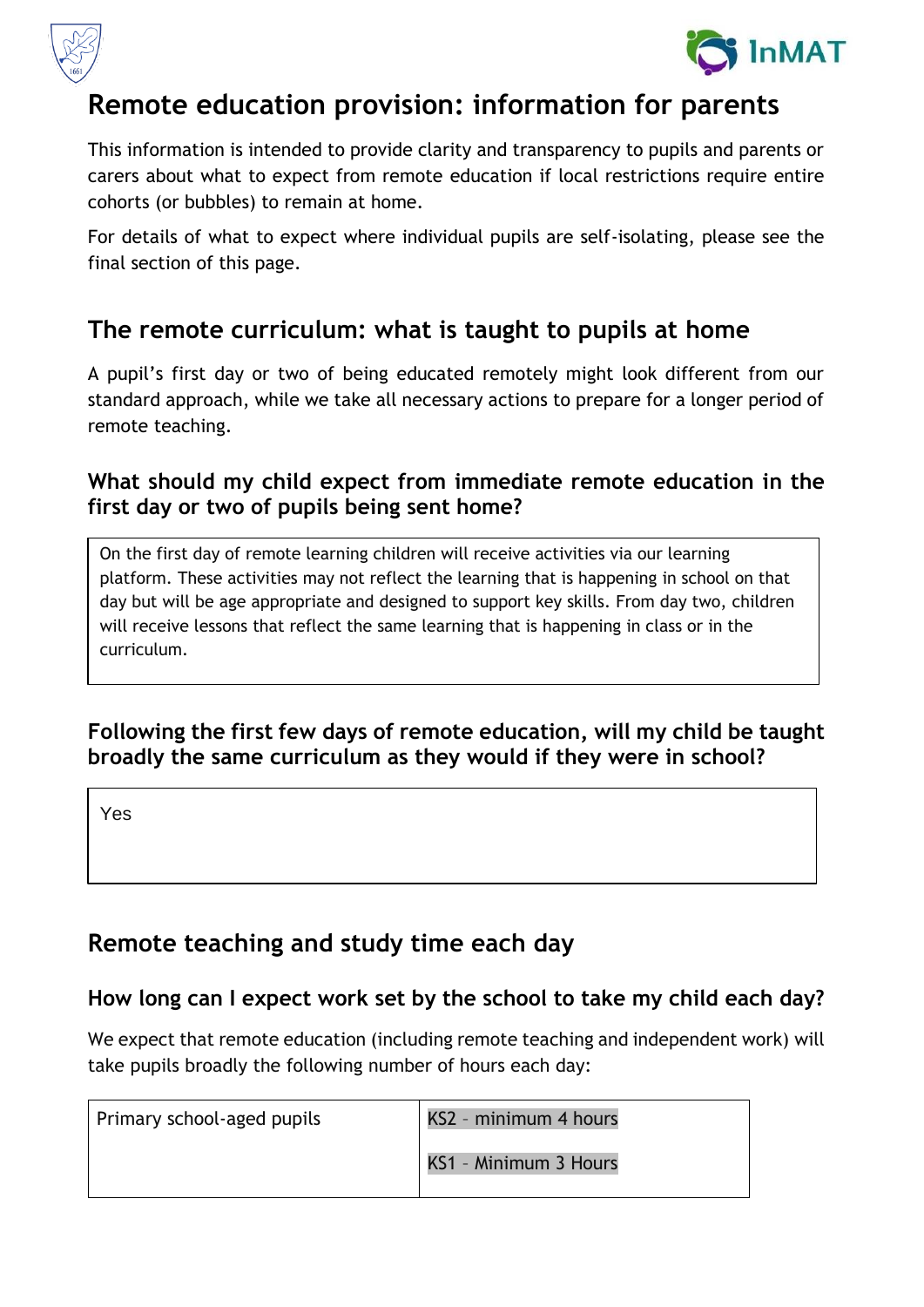Daily teaching, this will be set daily:

Weekly teaching:

| Art and de- Science<br>sign / Design<br>Technology | Coding | Music | Humanities | <b>PSHE</b> | <b>RE</b> |
|----------------------------------------------------|--------|-------|------------|-------------|-----------|
|                                                    |        |       |            |             |           |

#### **EYFS Provision:**

EYFS will use Evidence Me to deliver the remote learning offer.

Daily teaching will include:

| Communi-   | Reading | Mathemat- | English writ-   Phonics | Handwrit-               | Physical |
|------------|---------|-----------|-------------------------|-------------------------|----------|
| cation and |         | ics       | based<br>ing,           | ing Activity   develop- |          |
| language   |         |           | the<br>in :<br>on       |                         | ment     |
|            |         |           | school                  |                         |          |
|            |         |           | teaching se-            |                         |          |
|            |         |           | quence.                 |                         |          |

Weekly teaching:

| <b>PSED</b> | Expressive arts and design | Understanding the world |
|-------------|----------------------------|-------------------------|
|             |                            |                         |

Due to the nature of the EYFS curriculum, many activities will be experiential and based around story, games and play. Children will be expected to complete daily teaching activities. Teachers weekly planning takes into account the potential need to provide online resources to children who are isolating. Weekly teaching activities can be set up for the whole week so that children can repeat learning opportunities. Work, parental observations and photos will need to be sent to the class teacher to contribute to ongoing assessment.

Where possible, the remote education curriculum will closely align with school. However, resources may differ in order to support parents and carers in delivering the schooling.

If a teacher is required to self-isolate for 10 days, they will support learning within school by preparing resources, teaching lessons remotely where technology allows and supporting the supply teacher to assess work and plan next steps.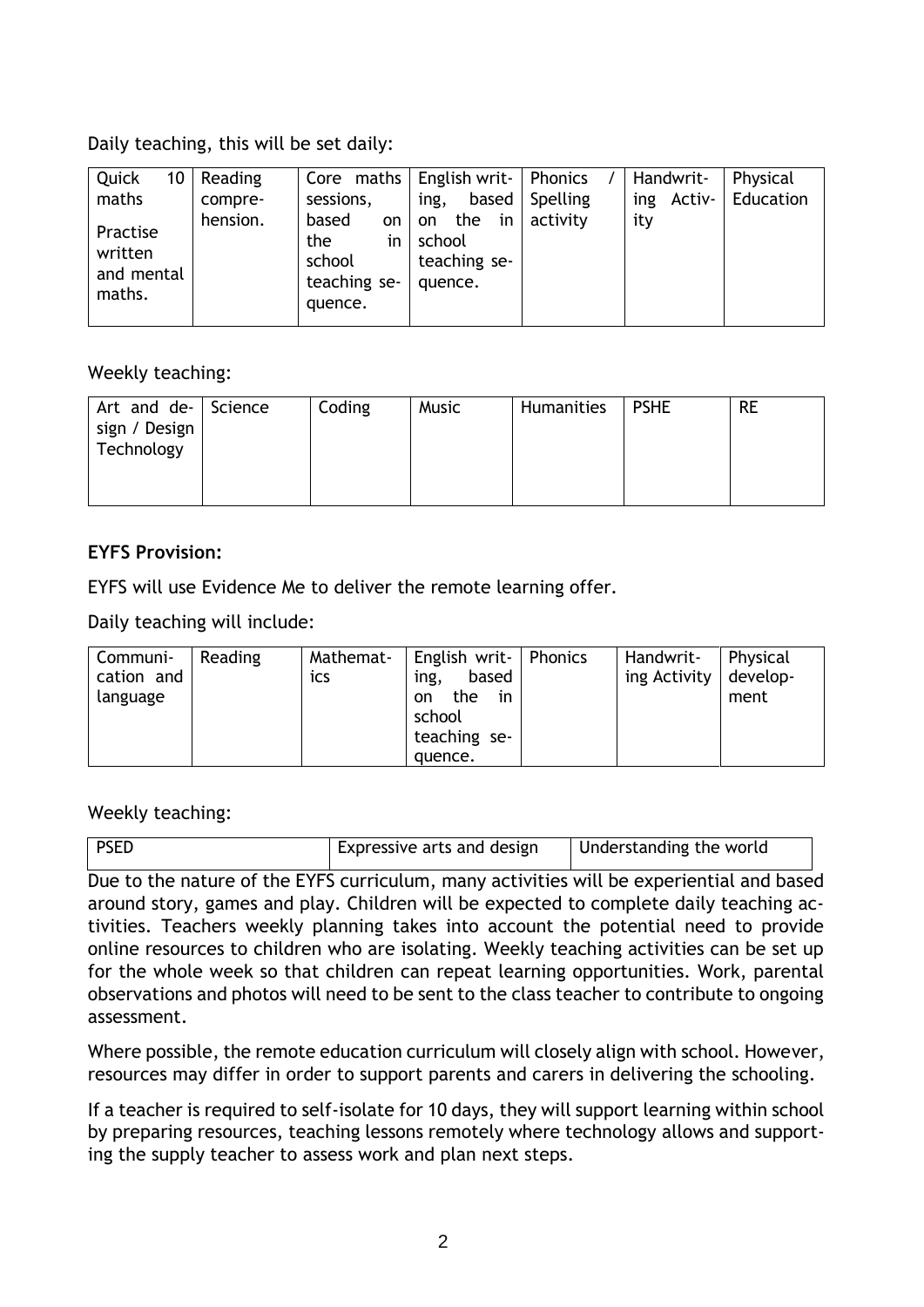

### **Accessing remote education**

#### **How will my child access any online remote education you are providing?**

#### KS1 and KS2 – SeeSaw

Reception – Evidence Me

#### **If my child does not have digital or online access at home, how will you support them to access remote education?**

We recognise that some pupils may not have suitable online access at home. We take the following approaches to support those pupils to access remote education:

Parents should alert school as soon as possible if they have difficulties accessing online resources. Hard copies of any work will be printed and school will work with families to provide safe delivery. We also have access to lap tops that can be loaned to children for the period of isolation.

If you are experiencing difficulties accessing remote learning, please call 01933 677202 and speak to Mrs Lorna Cooper or Mrs Gail Roe who will be glad to help.

How will my child be taught remotely?

We use a combination of the following approaches to teach pupils remotely:

- live teaching (online lessons)
- Scaffolded lessons via the learning platform
- recorded teaching (e.g. Oak National Academy lessons, video/audio recordings made by teachers)
- Fiction Express and Oxford Owls resources
- commercially available websites supporting the teaching of specific subjects or areas, including video clips or sequences

#### **Resources bank:**

To ensure consistency of materials, teachers will use the following high quality resources and as well as class specific resources. Resources will be uploaded to SeeSaw or Evidence Me (EYFS) for children to complete the following day. Instructions for SeeSaw and Evidence Me (EYFS) will be given to all parents and carers.

| Mathematics | NCETM resources: https://www.ncetm.org.uk/in-the-classroom         |
|-------------|--------------------------------------------------------------------|
|             | White Rose: https://whiterosemaths.com/resources/primary-resources |
|             | I see Maths: www.iseemaths.com/                                    |
|             | TT Rockstars https://ttrockstars.com/                              |
|             | PiXL therapies https://www.pixl.org.uk/                            |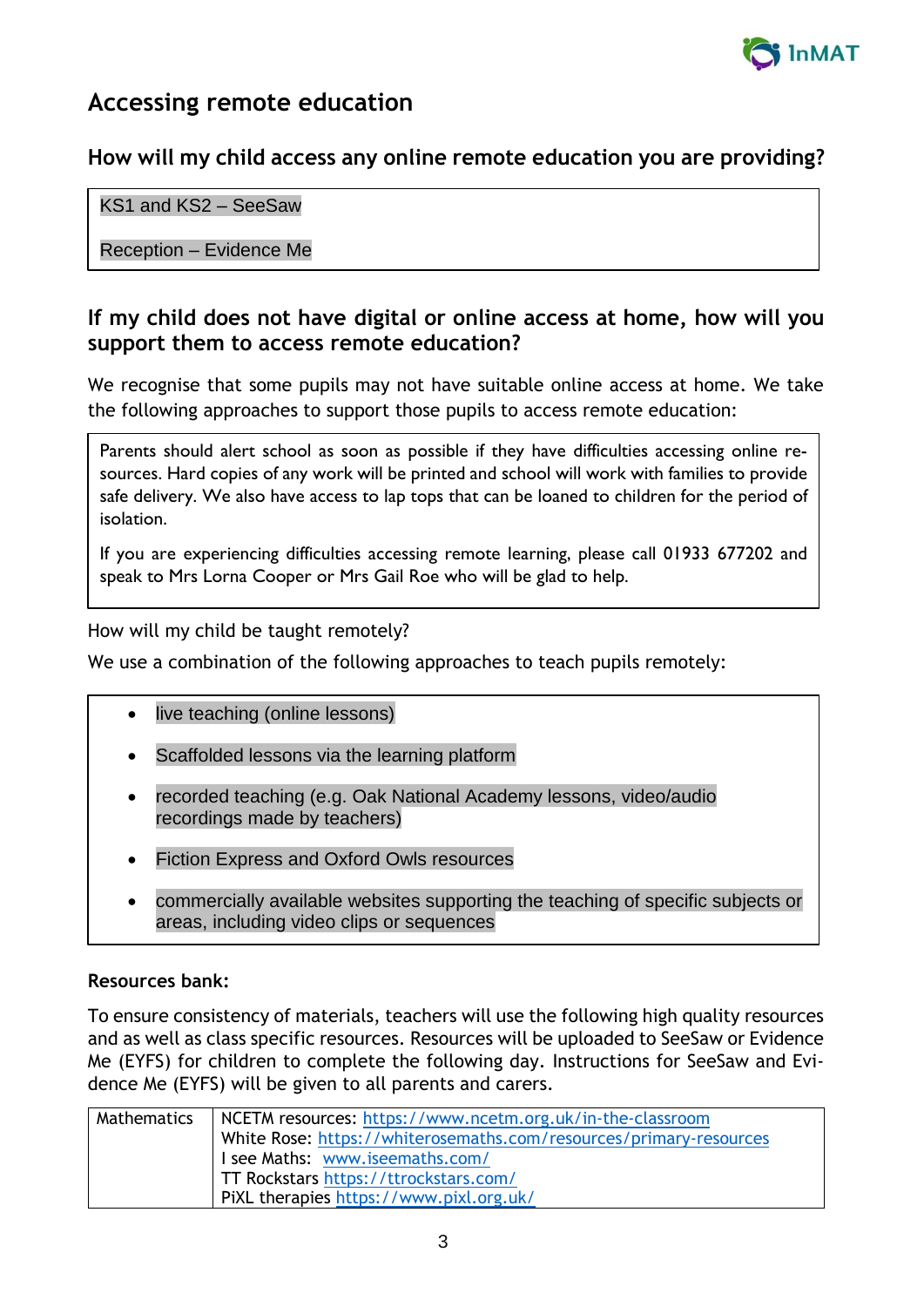|                   | Power maths resources                                                        |  |  |
|-------------------|------------------------------------------------------------------------------|--|--|
|                   | <b>CGP Maths resources</b>                                                   |  |  |
|                   | Oak National Academy https://www.thenational.academy/                        |  |  |
| English Read-     | Fiction Express https://en.fictionexpress.com/                               |  |  |
| ing               | Literacy Shed https://www.literacyshed.com/home.html                         |  |  |
|                   | PiXL therapies https://www.pixl.org.uk/                                      |  |  |
|                   | <b>CGP Reading resources</b>                                                 |  |  |
|                   | Once upon a picture https://www.onceuponapicture.co.uk/                      |  |  |
|                   | VIPERS https://www.literacyshedplus.com/en-gb/browse/reading-vipers          |  |  |
|                   | Oxford Owl                                                                   |  |  |
| English<br>Writ-  | Literacy Shed https://www.literacyshed.com/home.html                         |  |  |
| ing               | PiXL Therapies https://www.pixl.org.uk/                                      |  |  |
|                   | Once upon a picture https://www.onceuponapicture.co.uk/<br>CGP grammar books |  |  |
|                   | BBC Bitesize https://www.bbc.co.uk/bitesize/primary                          |  |  |
|                   | Oak National Academy https://www.thenational.academy/                        |  |  |
| Phonics           | Phonics play                                                                 |  |  |
|                   | Read write inc resources                                                     |  |  |
|                   |                                                                              |  |  |
| Spelling          | Read write inc resources                                                     |  |  |
|                   |                                                                              |  |  |
| Handwriting       | Kinetic letters                                                              |  |  |
|                   |                                                                              |  |  |
| Science           | PiXL https://www.pixl.org.uk/                                                |  |  |
|                   | https://www.stem.org.uk/primary-science                                      |  |  |
|                   | https://www.bbc.co.uk/bitesize/primary                                       |  |  |
| <b>PSHE</b>       | PiXL well being https://www.pixl.org.uk/                                     |  |  |
|                   | PiXL mind to be kind                                                         |  |  |
|                   | Virtual Pacesetters - Mega Mindsetters Sessions Plans                        |  |  |
|                   |                                                                              |  |  |
| <b>Humanities</b> | BBC Bitesize https://www.bbc.co.uk/bitesize/primary                          |  |  |
| <b>PE</b>         | Virtual Pacesetters - Programme Information Manual                           |  |  |
|                   | <b>Virtual Pacesetters - Classroom Breaks</b>                                |  |  |
|                   | Virtual Pacesetters - Schools - Mental & Physical Fitness Videos             |  |  |
|                   | https://www.youthsporttrust.org/coronavirus-response-and-support             |  |  |
| Art               | BBC Bitesize https://www.bbc.co.uk/bitesize/primary                          |  |  |
|                   |                                                                              |  |  |
| <b>RE</b>         | Northampton Sacre resources                                                  |  |  |
|                   |                                                                              |  |  |
| Coding            | BBC Bitesize https://www.bbc.co.uk/bitesize/primary                          |  |  |
|                   | Scratch https://scratch.mit.edu/                                             |  |  |
|                   | Apps to develop coding:                                                      |  |  |
|                   | <b>Beebot</b>                                                                |  |  |
|                   | <b>Busythings</b>                                                            |  |  |
|                   | Cargo Bot                                                                    |  |  |
|                   | Codespark Academy                                                            |  |  |
|                   | You can also try to include computing in the way they present their work to  |  |  |
|                   | help with the information technology statements:                             |  |  |
|                   | Word                                                                         |  |  |
|                   | Powerpoint                                                                   |  |  |
|                   | <b>Book creator</b>                                                          |  |  |
|                   | Chatterpix Kids                                                              |  |  |
|                   | Pic collage                                                                  |  |  |
|                   | Explain everything                                                           |  |  |
|                   | Typing https://www.typingclub.com/                                           |  |  |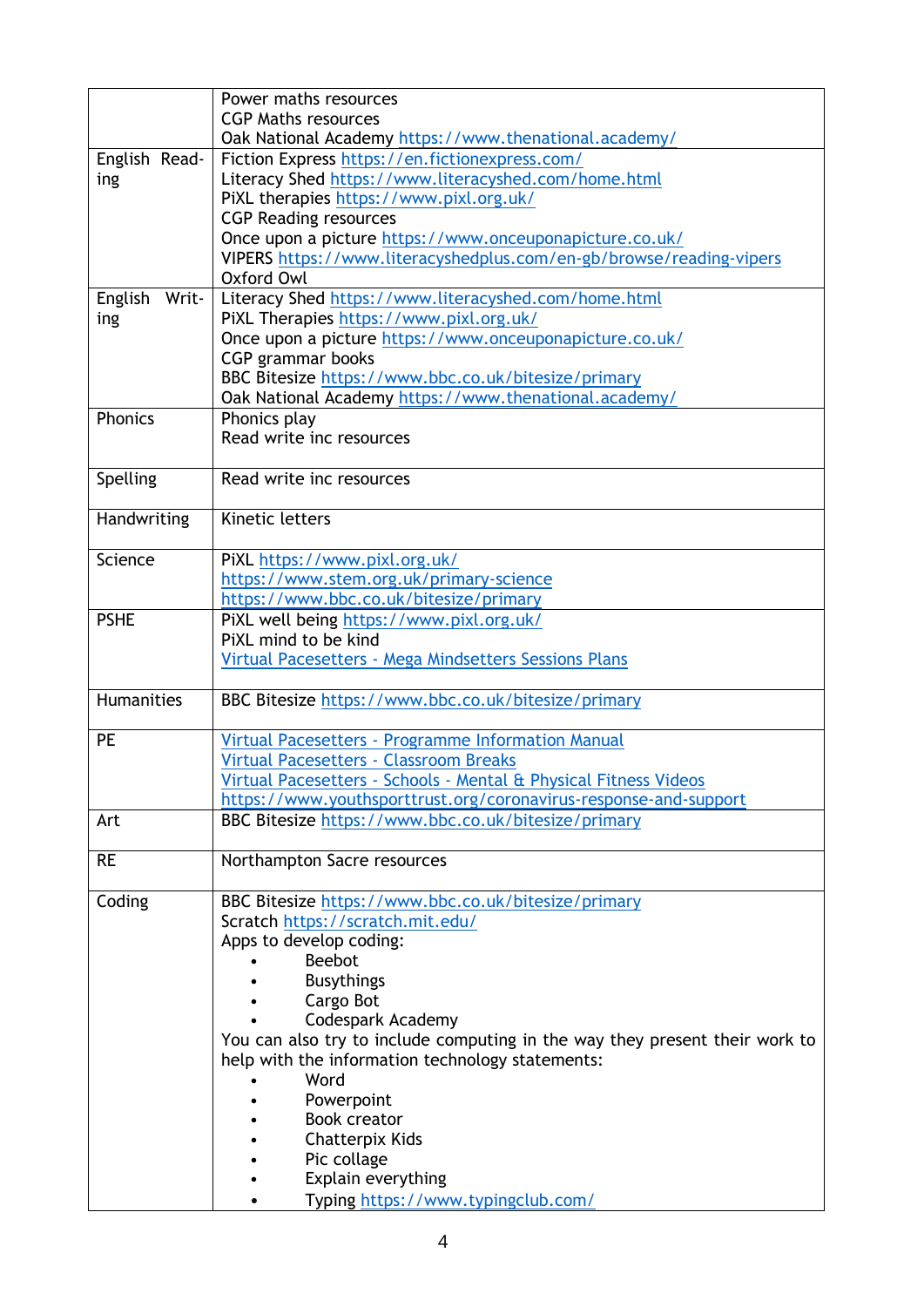

| E-safety:                                                              |
|------------------------------------------------------------------------|
| https://beinternetawesome.withgoogle.com/en_uk/interland - online      |
| game for e-safety created by google. Really enjoyable, mainly for KS2. |
| E-books on e-safety, quizzes and other resources: https://www.saf-     |
| erinternet.org.uk/advice-centre/young-people/resources-3-11s           |

## **Engagement and feedback**

**What are your expectations for my child's engagement and the support that we as parents and carers should provide at home?**

- Children will be expected to complete all activities each day.
- Parents are expected to support children to learn by providing them with a quiet space and setting up effective routines.
- Engage in opportunities for live lessons.

#### **How will you check whether my child is engaging with their work and how will I be informed if there are concerns?**

- Teachers see, in real time, submitted work and this allows for prompt feedback. TAs will also monitor and support assessment. Feedback can therefore occur daily. If your child does not complete work, we will notify you via SeeSaw or by telephone.
- We will keep registers of attendance for zoom calls.

#### **How will you assess my child's work and progress?**

Feedback can take many forms and may not always mean extensive written comments for individual children. For example, whole-class feedback or quizzes marked automatically via digital platforms are also valid and effective methods, amongst many others. Our approach to feeding back on pupil work is as follows:

- Teachers see, in real time, submitted work and this allows for prompt feedback during school hours. TAs will also monitor and support assessment.
- Teachers will plan 'assessment for learning' into their lessons.